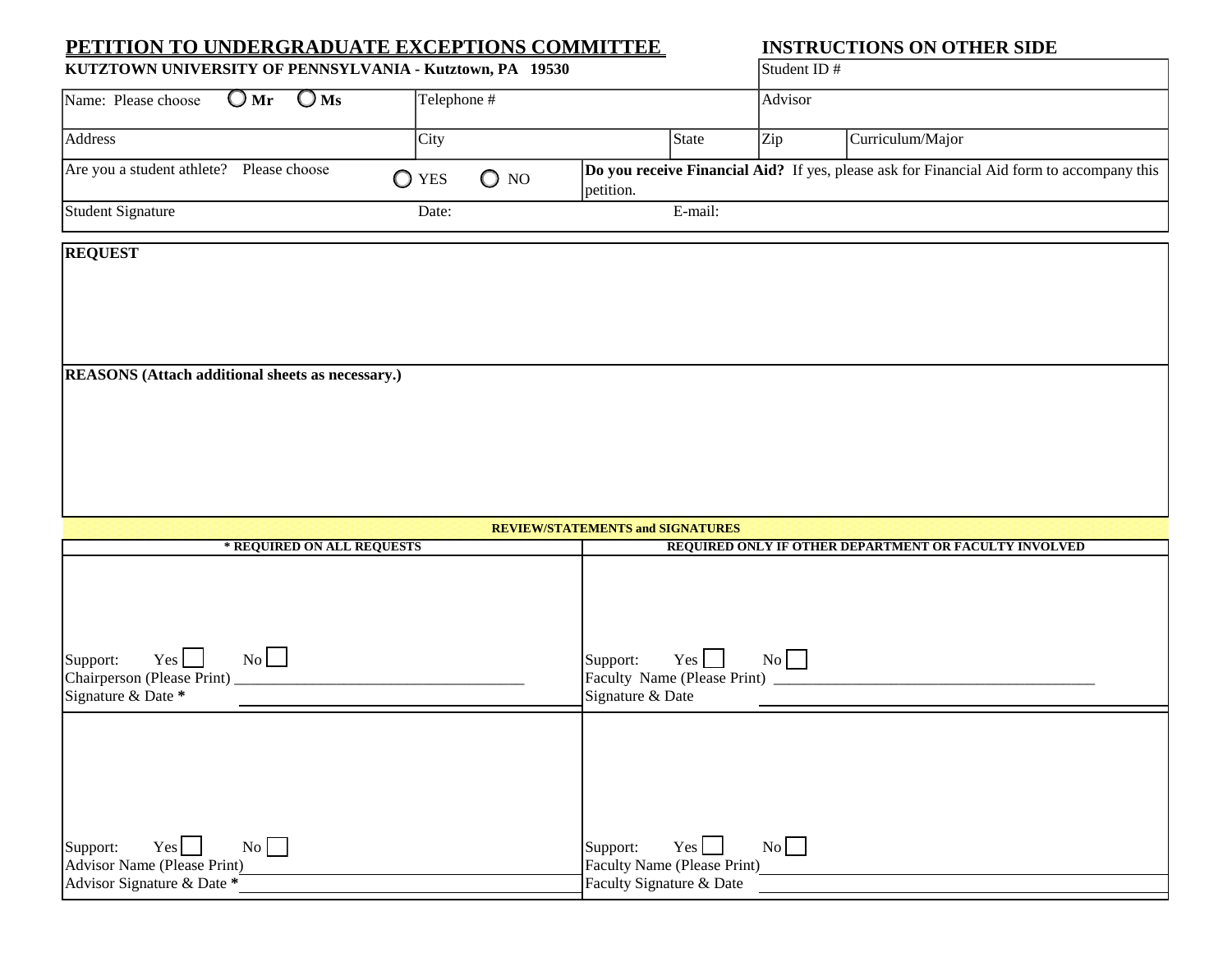# INSTRUCTIONS FOR PETITION TO THE UNDERGRADUATE EXCEPTIONS COMMITTEE (PETITION ON REVERSE SIDE)

Provide all information requested following the instructions below. **THE PETITION MUST BE COMPLETE, CLEARLY STATED AND LEGIBLE OR IT WILL BE RETURNED TO THE PETITIONER.** *The petitioner is responsible for obtaining all recommended statements and signatures.* 

- *1.* **Complete the following sections:** Name, Address, Daytime Telephone Number, Email Address, Student ID Number, Advisor, Curriculum and Major. Correspondence will be sent to the address provided on the petition.
- *2.* Clearly state the request. Reference to a course MUST include the course prefix, number, section, 4 digit class number and complete title.
- *3.* State the reason(s) for the petition. All relevant information should be provided. All information provided is considered confidential.
- *4.* The Committee *REQUIRES* that you seek *WRITTEN SUPPORT* from the *DEPARTMENT CHAIR OF YOUR MAJOR,* and *YOUR ADVISOR ON ALL PETITIONS.* For requests concerning *ATTENDANCE* it is *REQUIRED* that you seek *WRITTEN SUPPORT FROM INSTRUCTOR(S)* involved.
- *5.* Committee decisions may negatively impact financial aid packages. It is the student's responsibility to contact the Financial Aid Office. If you receive (d) FINANCIAL AID, you *MUST* have the Financial Aid Consultation Form completed by a Financial Aid Consultant. **Petitions will not be accepted without a completed form.**
- *6.* Submit the completed petition to the Registrar's Office, 115 Stratton Administration Building, Kutztown University, Kutztown, PA 19530. Completed petitions may also be faxed to 610-683-1586.
- *7.* **The petitioner will be notified in writing of committee action.**